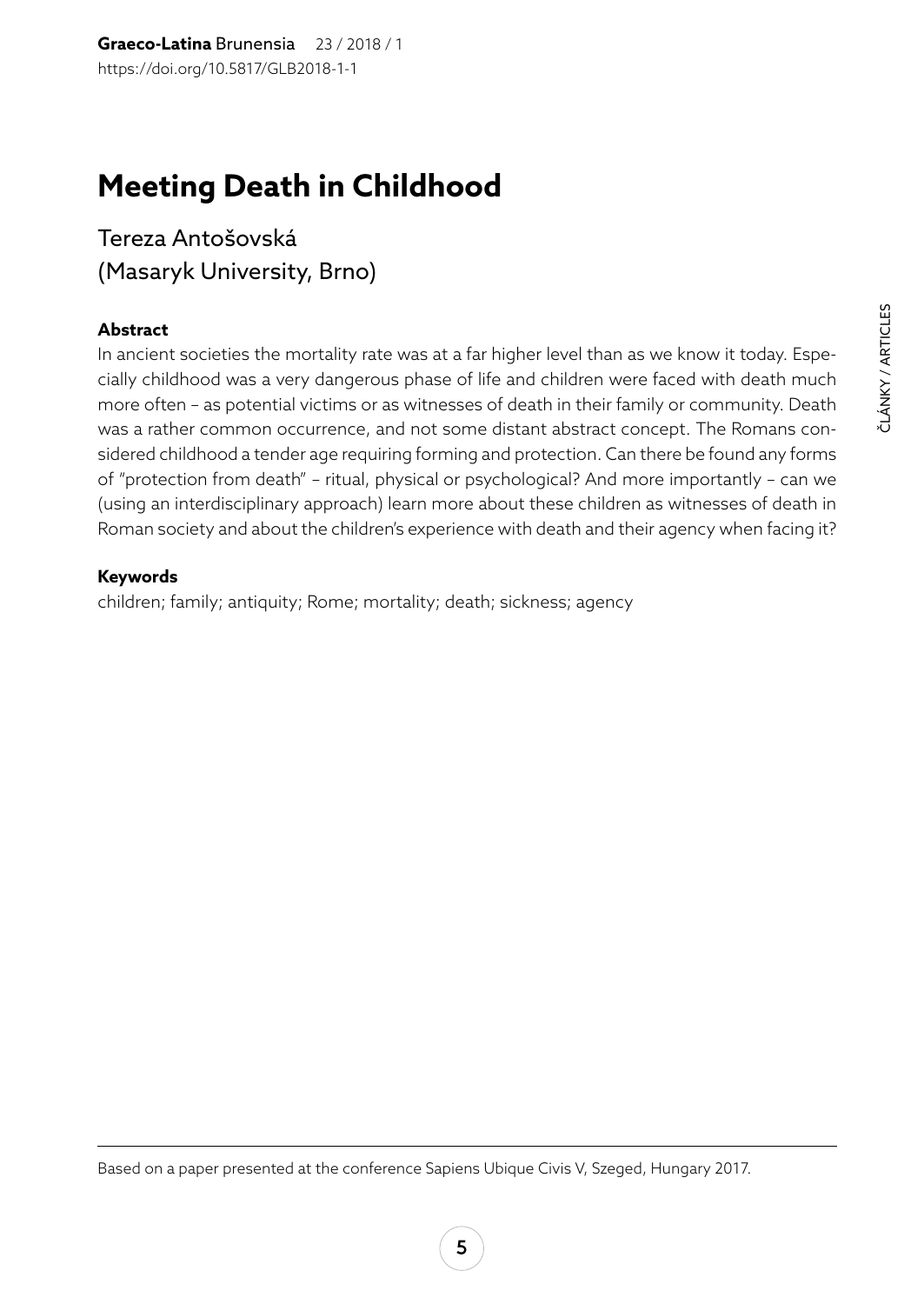In ancient societies the mortality rate was at a far higher level than today in the developed countries of Europe, with an average life expectancy "somewhere from the low 20s to somewhere in the 30s depending on the local disease environment".1 Especially childhood was a very dangerous phase of life and children faced death much more often ‒ as potential victims or as witnesses of deaths in their family or community. Death was rather common, not some distant abstract concept as it may seem today.

I would like to initially focus on the "basic" demographic background of ancient society as it represents an important frame of the social reality necessary to keep in mind if we want to discuss problems with death as noted in the lives of children. Of course, there are the general inaccuracies with the results of modern demography for ancient Roman society (as statistical analysis of evidence has its gaps and limitation since it consists mainly of epigraphic and papyrological sources, $\textsuperscript{2}$  combined with a comparison of data with other<sup>3</sup> historical societies and periods richer for the survived data, has its gaps and limitation).4 Nevertheless, this does not reduce its importance for further studies of various matters concerning family life. Though we should be careful not to get too bogged down in demographical determinism, there is certainly a close relationship and a mutual influence between demographical regime and socio-cultural behaviour. This can be manifested (among other things) in the adaptation of emotional responses and dealing with death.

Though there are disputes among scholars addressing these demographical issues (e.g. Parkin, revising the traditional Coale-Denemy life-tablets, warns against an overevaluation of child mortality rates, while Atkinson on the contrary cautions against their underestimation), $5$  the pattern of very high child mortality as a cross-cultural phenomenon in premodern societies is unquestionable.<sup>6</sup> For Roman society, the estimations of an infant7 child mortality rate range roughly between 200 to 300 deaths per 1000 births. Then only about 50% of children born were expected to live to adulthood.<sup>8</sup> Various infectious and congenital diseases are supposed to be the most probable killers. Their impact was strengthened by the general sanitary condition, availability and quality of healthcare, poverty<sup>9</sup> and undernutrition. Various diseases are followed by violence or

ČLÁNKY / ARTICLES

ČLÁNKY / ARTICLES

<sup>1</sup> Scheidel (2007: p. 8).

<sup>2</sup> Recently in the fields of demographical studies, paleo-archaeology and archaeology are exploited to the extent of their possibilities and limits – e.g. children are heavily underrepresented at burial sites, their bones can be missed, misinterpreted or not preserved at all since they are more fragile etc.; see e.g. Rawson (2003: pp. 341–342); Morris (1992: pp. 13–15, 72–81).

<sup>3</sup> At least theoretically and probably similar when it comes to patterns of demographical regimes.

<sup>4</sup> Due to the time limit this discussion needs to be omitted here. See for demography: e.g. Woods (1993; 2007); Parkin (2013); Volk & Atkinson (2008; 2013); Scheidel (2007; 2009 a‒c; 2010); Hopkins (1983: p. 225); Rawson (2003: pp. 104, 342-361); Nutton (2013: pp. 21-22).

<sup>5</sup> Parkin (2013: pp. 48–50); Volk & Atkinson (2013: pp. 183–184).

<sup>6</sup> See e.g. the study by Volk & Atkinson (2013: p. 186) that includes a table comparing various cultures and historical epochs.

<sup>7</sup> That is of children before reaching their first birthday.

<sup>8</sup> See the note 2.

<sup>9</sup> Though where it comes to a child's death, even the aristocratic families – with the best sources and pos-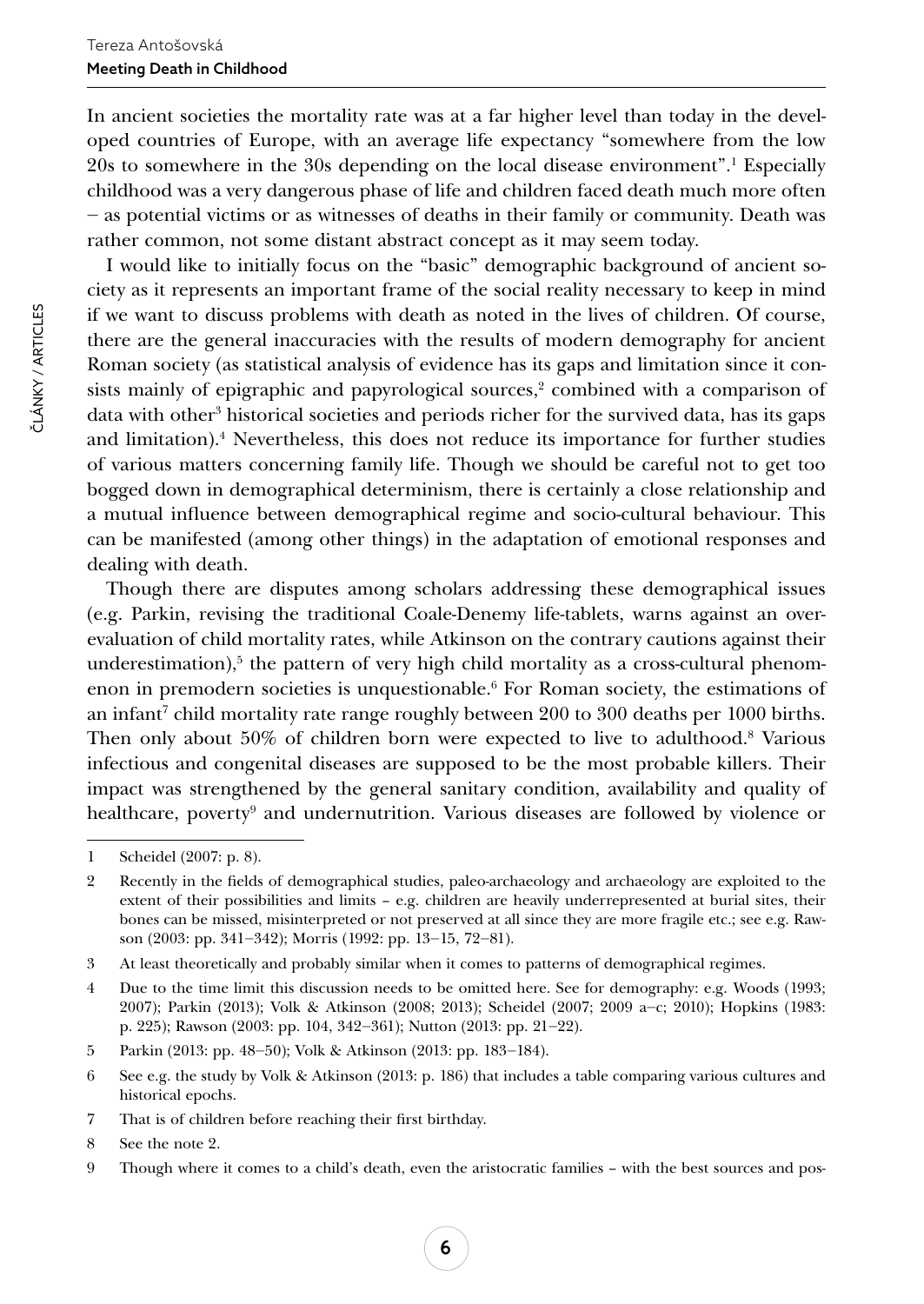accidents as the cause of death.10 Though the Roman world lacked exact data from their everyday life experience, Romans were certainly very well aware of the dangers and of the high probability that as parents they will bury some of their children.<sup>11</sup>

Even though in ancient literary sources children are very marginal living beings, in everyday reality this was not the case. Children were of essential importance for the family from various perspectives ‒ emotional (though we hardly have any means to measure and qualify that), $12$  biological, social, economic, even cult and religious. They represented (besides the "enjoyment" of the parents) a future for the family and its continuity (i.e. continuity of family lineage, name, property, status, family cult and rituals). They were an investment – offering potential hope for a better future of the family and for security in the old age of the parents as well as for the continual care of deceased ancestors in their afterlife.13 Death of a child crushed all of these hopes.

There is quite an amount of literature on the topic of child mortality from the parental point of view, discussing ways of dealing with loss, public displays of mourning or questioning the emotional bonds between parents and children.<sup>14</sup> This is given largely by the character of our preserved historical sources. Nevertheless, a new trend<sup>15</sup> has recently emerged in the field of childhood studies, due to the advances in, and the broadening of an interdisciplinary approach. Currently, it is needed to try and find methods as well as (and mainly) occurrences in sources which help scholars reach conclusions for a new set of questions where a child is not only a mere object, but also an active agent and participator of whatever is occurring in the family and society. On the theme of death,

13 A pattern we can see generally also in other societies throughout history, even in the modern Third world (Wyman 2009).

14 See e.g. Rawson (2003: pp. 336–363); Hopkins (1983: pp. 201–235); Hope (2009: pp. 121–150); McWilliams (2001: pp. 74–98); Huskinson (2005: pp. 91–104); Laes (2011a: pp. 315–330); Martin-Kilcher (2000).

sibilities of their time – did not avoid the high mortality pattern. This can be seen e.g. in cases of Cornelia, mother of the Grachii, Agrippina Maior and Germanicus, or Marcus Aurelius and Faustina. If there was some percent of difference, it is impossible for us to measure it.

<sup>10</sup> See Volk & Atkinson (2013) for the estimations; for healthcare and sanitary condition see closer e.g. Hope & Marshall (2004); Laurence (2005); Morley (2005); Nutton (2013: pp. 19‒36).

<sup>11</sup> Cic. *Cato* 68; Sen. *Dial*. 6.9; 17.6‒7; Plu. *Moralia-Quest. Rom*. 102.

<sup>12</sup> However, we can trace some of the anxiety parents faced about the wellbeing of their children. Among the below mentioned attempts to protect the child, we can find these traces even in astrology. In this field we have stories about parents ordering horoscopes for their babies in concern about their life and future (Barton 1994: pp. 171–172; Laes 2011b: pp. 89–90). Astrology generally could be used to predict life and death in illness (Barton 1994: pp. 185-190).

<sup>15</sup> Laes & Vuolanto (2017); The main problem in this recent approach lies in the sources which rarely allow any glimpse that could help us as they reflect mostly the adult point of view. The reports about child's death or in a few cases, old (and thus possibly altered by time and adult perspective) memories from childhood hardly enable any broad generalization but might show us possible specific situations. There might be a potential of using interdisciplinary methods for a historian in attempts of applying the results and theories of anthropology (especially psychological) or developmental or evolutional psychology. However, even this application (if applied cautiously and based on a proper understanding of the comparative method and the familiarity of a historian with the complementary studies) at best leaves us with more or less theoretical prospective scenarios of the past and occasionally some sondes into particular cases. This can be attributed to the mostly theoretical character of these fields with the combination of socio-culture influences and specifics that are unique – opposing and accompanying cross-cultural and timeless similarities.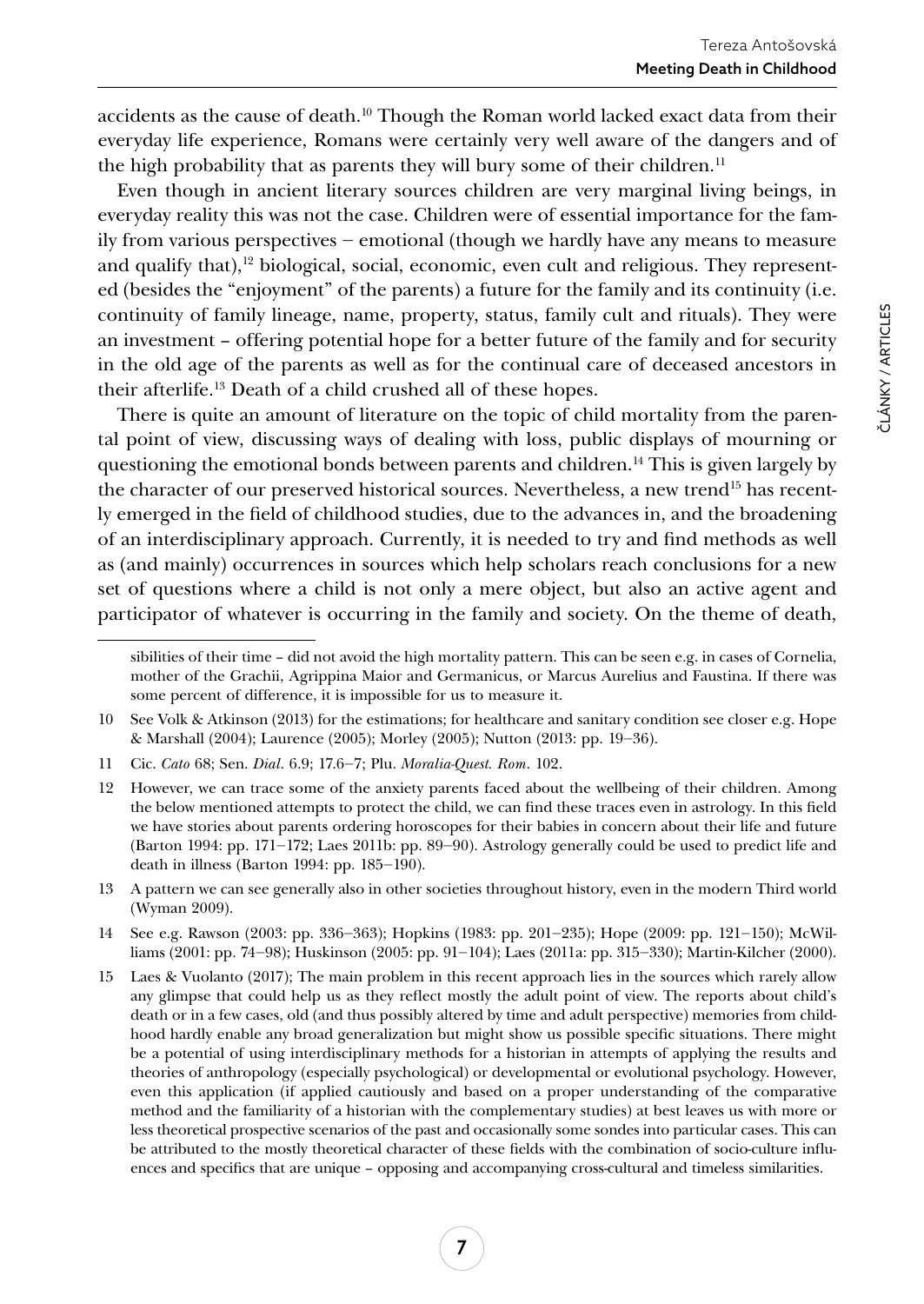this includes questions about children's agency when facing death, whether it would be their own or that of a relative (or the others in the society as such), or at the very least, a frame for this agency.16

Most ancient literary authors who refer to children in some regard perceived them as fragile, irrational, "incomplete" human beings. Childhood was generally seen as a tender, vulnerable and dependent age in which a "future adult citizen" should be formed and protected to reach his/her full potential and become a proper citizen.<sup>17</sup> But what possibilities did the Romans have to protect their children from death? What was the child's role in this? In what ways could they help themselves? How could they act in assisting the adults (parents and healers) in their efforts?

We can trace the attempts of parents (or/and relatives) in keeping their children from harm on a magical and religious level by the usage of rituals and amulets<sup>18</sup> for the protection from some "evil spirits", or illnesses that would cause death. Gods could have been invoked and given offerings.19 With the spread of Christianity and its stress on personal intimate faith, prayers to God by parents and children themselves (when old enough to be capable of such performance) also became important, $20$  as in later antiquity and in Christianity the concept of health condition was probably largely believed  $-$  except by those who would still hold to Hippocratic tradition – to be affected by God/demons/ devil. A cure was thus connected to the personal religiosity and morals, strengthening the idea of illness and death as a punishment.<sup>21</sup> All these would of course also be used by the adults to protect themselves from any evils, as well. For children specifically, birth and subsequent purification and integration into a family and society by *dies lustricus*, or later by baptism,<sup>22</sup> was accompanied by rituals and invocation of the supernatural. These

<sup>16</sup> E.g. see the inspiring study by C. Horn in Laes & Vuolanto (2017: pp. 300‒317).

<sup>17</sup> Protection of children can be seen even in Roman law – e.g. in institutions of *tutella impuberum* (and *cura minorum* for the young adults) as well as in the laws of inheritances in which the material interest (thus wellbeing) of the children is guarded. We could also mention the laws of emperors of late antiquity protecting the children's life and freedom against the violence also among the family by reducing the "absolute" *patria potestas* of the father (e.g. laws banning the practice of child exposure). See closer e.g. McGinn (2013); Vial-Dumas (2014); Skřejpek (2005); Saller (1986).

<sup>18</sup> Plin. *Nat.* XXVIII.29; XXX.47; XXXVII.12.

<sup>19</sup> Part of traditional Roman medicine, captured in work of Cato the Elder, were also magical formulas (Cato *Agr.* 141 – prayer to the Gods for health of the whole *familia* as well as for the yield). There are also many offerings found on archaeological sites connected with the care of one's health – as prayers or dedication and thanksgiving. Whether the child itself (if in age of such ability) would be asked to do the offerings to pagan gods, or if parent(s) would be responsible, would probably dependent on circumstances. Any answer here would lie only in the frame of speculation given lack of sources.

<sup>20</sup> Aug. *Conf*. I.11.

<sup>21</sup> Nutton (2013: pp. 31‒32, 294‒296); Holman (2009: pp. 145‒148).

<sup>22</sup> The *dies lustricus* and baptism itself represented specific rituals. Already the time of the holding of *dies lustricus* (at the 8th day after the birth in case of a girl, or the 9th day if a boy is concerned) reflected the threat of death during the very fragile first week of life. Awareness of this is expressed explicitly as one of the reasons to held this naming ceremony after the child had managed to survive its first week by Plutarch, *Quest. Rom.* 102. The main effect of this ritual was that the child was formally integrated into the family and recognized by the society as part of a particular family. The child thus gained a social protection and protection of the *Lares* as family thus assumed the responsibility for upbringing. This was very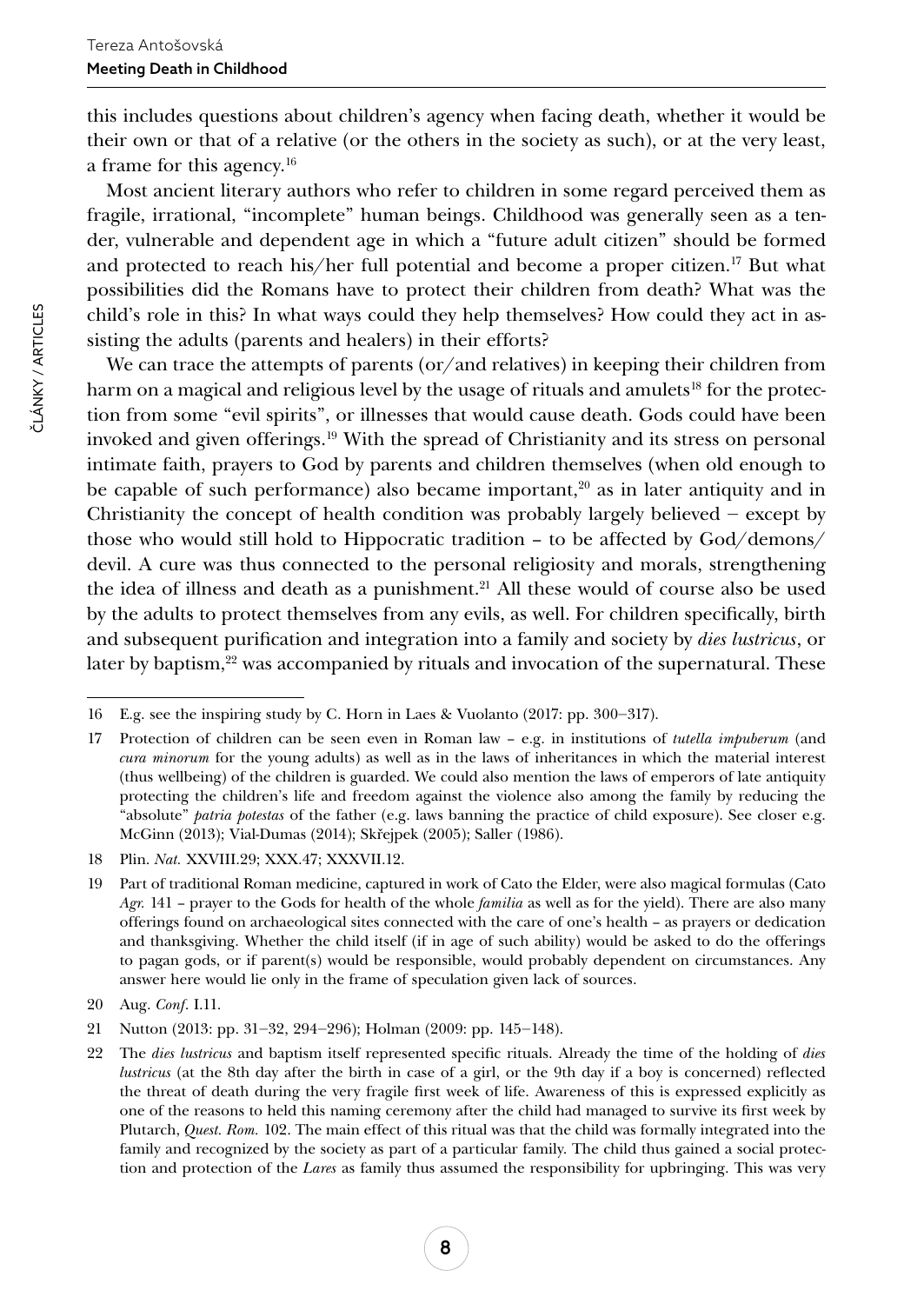traditions (among other) reflect the attempt of giving the newborn  $-$  whose only way to "help itself" in its fragile condition is to cry loudly to get the attention of the adult<sup>23</sup> ‒ maximal chances through the desired help of divinity. However, all of these magical and religious "forms of protection" would most likely have had more of a psychological $24$ than actual effect on the physical condition of the child, by possibly partially appeasing the troubled minds of children (old enough to realize the seriousness of their condition) and parents likewise that "something was done at least".

Though in some cases, it is a question, of wouldn't more harm than good be done to the child, <sup>25</sup> with the other parental solution of how to face a life-threatening condition (whether due to illness or injury) of their offspring. This was calling for medical assistance (if and where possible).<sup>26</sup> In the rare case when a sick or dying child is even

important act especially in context of the right of *pater familias* to expose unfitted or unwanted child after the birth, which could easily result in death of the child if not found and taken by a stranger. For analysis of birth rituals see Dasen (2009; 2011); Hännien (2005); Laes (2011b: pp. 64‒67).

The baptism here is more complicated in this sense as in times of early Christianity, the doctrine was just evolving and there were different opinions on child baptism and meaning of baptism as such. Baptism in the sense of integrating a baptised person into a Christian community would have a potential to offer a more of social protection and help within the community. In the context of a child's death, the idea of at least saving the child's soul by washing off the sins (including the primary sin that stains even the souls of the "not so innocent" infants; an idea which spread in popularity and influence especially since st. Augustine) in face of peril present itself for consideration. On baptism see e. g Ivanovska (2009); Bakke (2005: pp. 223–245); Horn & Martens (2009: pp. 268–291); Wiedemann (1989: pp. 104–105, 190–195).

<sup>23</sup> The theory of evolutional psychology has it that a child's crying can be understood as child's evolutionary adaptation for the purpose of securing its own survival. Quoted are e.g. studies done among the Masai, bringing up the conclusion that child who cries more and is more fussing manages to get greater attention of the parents and thus greater chances of surviving in dire conditions such as famine (Volk & Atkinson). The famous ancient healer Soranus considered a child who was after the birth uncapable of "proper" loud crying as signalling that there is something wrong, that the child is sick or weak and he advised against the upbringing of such children (Sor. II.6.).

<sup>24</sup> Though in the light of modern findings, we should not underestimate the importance of the psychological condition and state of mind of the person and its potential influence on physical condition, as they seem to have of great importance and interconnection (and can be the "causes" of some "miracles").

<sup>25</sup> Given, despite all advances, some wrongs of the ancient medicine, existence of charlatans, possible unavailability of a well-trained physician for the family of the sick or injured child. Sidonius Apollinaris reflects this in a joke in a letter (Sidon. *Epist.* II.12.) in which he informs his son-in-law about the condition of his sick daughter where he is mocking the abilities of the healers *qui parum docti et satis seduli languidos multos officiosissime occidunt*, (for with their scanty knowledge and immense zeal they most dutifully kill many sick folks). Lack of trust in the abilities of healers, except one family friend, not improving condition of the girl (or more probably young woman as age is not specified) by up to now methods, leads the family to journey to the countryside (considered generally a healthier environment than the city, especially for respiratory problems, which seems to be the case) and entrusting their hopes to Christ.

<sup>26</sup> Through a proper physician (who can be present especially in the cases of children of well-to-do families) or through following some traditional folkloric receipts for healing by local healers. The question of ancient medicine and possible prevention for children is better to leave for medical historians to discuss. Nevertheless, it could be noted briefly that the ancient treatment emphasized a proper regimen, appropriate food and exercise, and/or change of climate condition (such as moving from the city to countryside, as is the case in Sid. II.12), depending on the illness. These methods could be used as treatment as well as prevention (with the problem of cause and consequences). Frankly, hardly anything else could be done as prevention given the state of scientific knowledge. Upper-class families with their own physicians at their disposal could have done more for their children in terms of "prevention" as theoretically they could have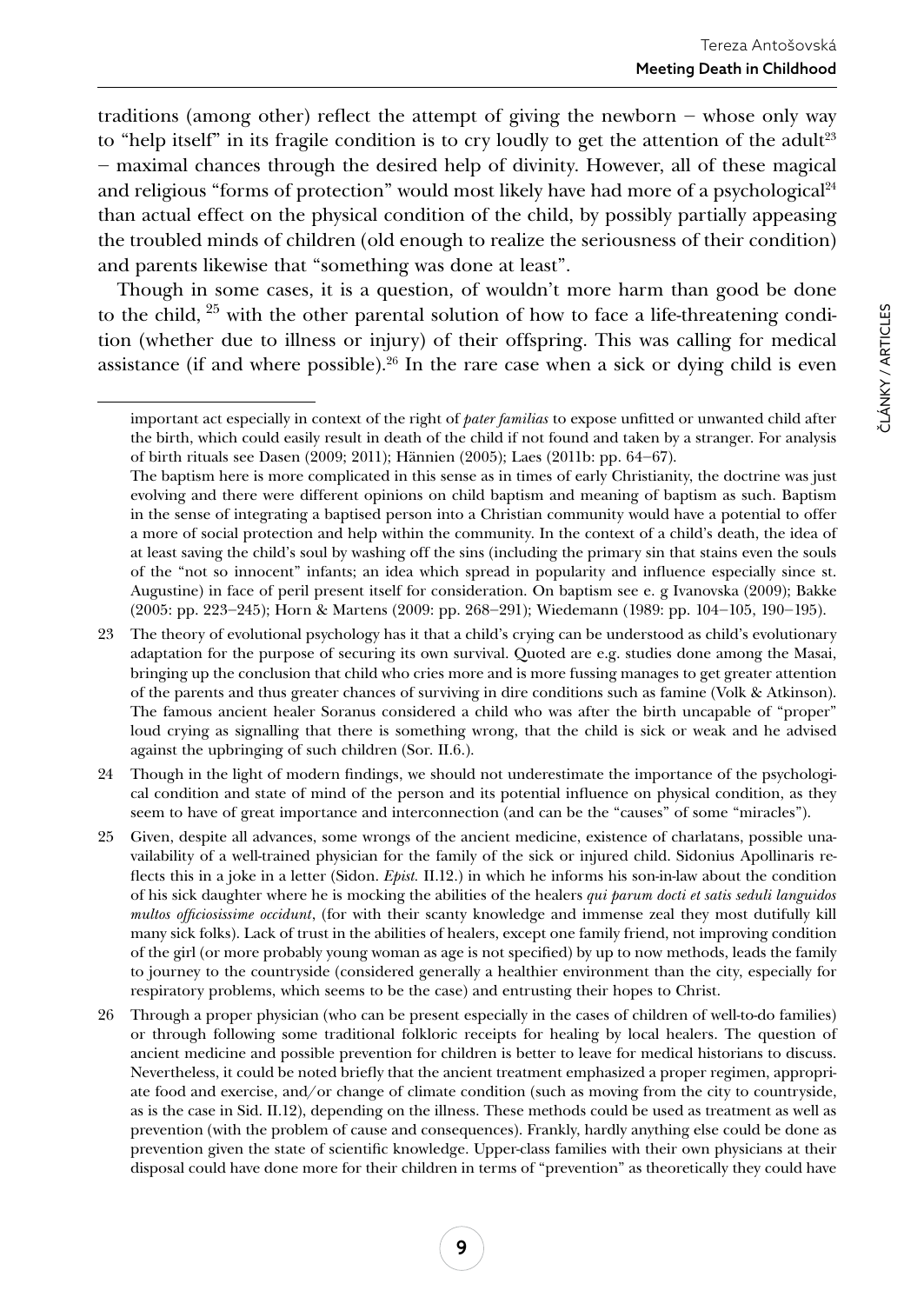mentioned in ancient literature, physicians are present (vaguely) at the scene, giving advice.<sup>27</sup>

In medical literature (Galen, Celsus) the child as a patient is obliged to be obediently "active" during the cure, $28$  especially as the treatment is not unusually based on (or accompanied with) proper diet and exercise, which the parents<sup>29</sup> (with check-ups by the physician) are to monitor. *Et ex toto non sic pueri ut viri curari debent*. 30 Ancient medicine (Greek Hippocratic tradition as well as the traditional Roman folk medicine where the *pater familias* was responsible for the health and the cure of his household)<sup>31</sup> was well aware of this fact.32 Even though pointing out this "simple fact" could also indicate that some potential charlatans or poorly qualified "physicians" might have ignored this. Additionally, there was an awareness of child-specific diseases and even seasonal differences in regards to dangers to the child's health and life.<sup>33</sup> Though to what extent "ancient" paediatrics" actually existed is better left for medical historians to discuss.

In the few extant descriptions of children fighting serious diseases, facing death or even the potential of dying,34 anxious members of the household are often delineated at the scene. The focus lies mainly on parents, but sometimes  $-$  albeit vaguely  $-$  also siblings, educators as well as household slaves are indicated. However, for us the more important question in this survey is how is the child captured in these situations in literature?

had better continuous medical monitoring and "proper" advices at hand. For the common folk, as almost always for antiquity, there is hard to guess their possibilities for preventive care, or whether it was something the person of antiquity would actually considered as important instead of calling upon the healers in times of troubles. Also, the question of how often people would decide to obey or disobey advice is also impossible to answer.

<sup>27</sup> Quint. *Inst*. VI. praef. 11; Plin. *Epist*. V.16.4; Sid. *Epist*. II.12; Paul. Pell. *Euch*. 125. These are of course references by and about elite Roman families. For the role of the physicians in these situations see e.g. Bradley (2005: pp. 80‒83); Hope (2009: pp. 49‒54).

<sup>28</sup> Though I did not come across the reference that would mention it explicitly.

<sup>29</sup> With the possible important similar role of the child's caretakers (such as the nurse; or guardians and other relatives in case of the orphan) as well.

<sup>30</sup> Cels. III.7 (Indeed in general children ought not to be treated like adults).

<sup>31</sup> Represented typically in the person and work of Cato the Elder.

<sup>32</sup> E.g. in treatment by vine, children should have it mixed to mild concoction with water (Cels. I.3), when accompanied by diet and fasting, children should not be exposed to "harsh" long fasting (Cels. I.3; III.4), Galen mentions some type of food, that is generally good for children, but not for men (Gal. *De alimentorum facultatibus* 2.32 = 6.554–659K) and is strictly against the usage of venesection on children younger than 14 years (Gal. *De Curandi Ratione per Venae Sectionem* 6 = K267; 9 = K277), though in this case, Celsus on the contrary claims, that this procedure can be performed even on children after thorough consideration of their condition, especially their strength (Cels. II.10).

<sup>33</sup> Medical theories in antiquity considered the natural conditions – season, weather and place – to be of great importance to one's health condition along with lifestyle (considering both – physical and spiritual exercising and quality of food). Generally late summer months are considered to be the most dangerous for children, but this differs and is also dependent on the geographic location. See the studies of Harper (2015); Shaw (1996); Scheidel (2013: pp. 45–49) for closer inspection of seasonal mortality; on ancient medicine see e.g. Nutton (2000; 2013); Mattern (2008).

<sup>34</sup> E.g. Plin. *Epist.* V.16 (daughter of his friend), Quint. *Inst.* VI. praef. (both his sons), Plu. *Moralia-Cons. ad uxorem* and Sidon. *Epist*. II.12 (their daughters), Paul. Pell. *Euch*. 113‒140 and Aug. *Conf*. I.11 (memories of their own situation).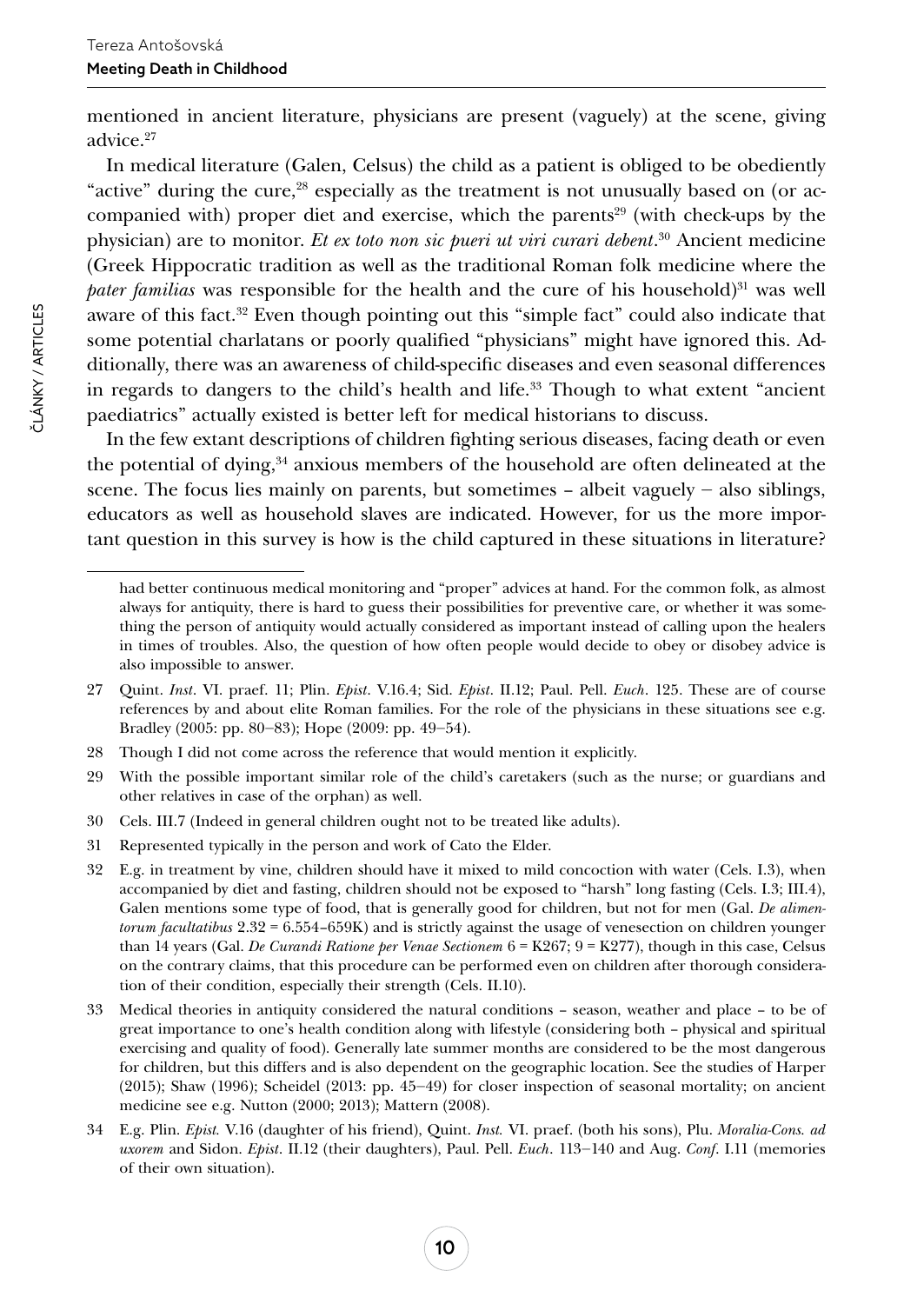Unfortunately, we are left with very few examples (and on top of that, from varied time periods) to look at.35

Two cases that do exist are the rare recorded memories (unfortunately very brief and not immersing into much detail) of an author's experience with a severe disease in childhood: Paulinus of Pella<sup>36</sup> and Augustine<sup>37</sup> both describe their concerned parents who had tried to do everything in their powers to ensure the survival of the child (in Paulinus's case both of the parents, Augustine – given his poor relationship with his pagan father – mentions only the devotion of his mother). Both memories being (distant)<sup>38</sup> reminiscences of fear and anxiety during the struggle with the illness, that have further implications to their subsequent life, which they view critically in their adulthood through the optics of their later found Christian devotion.<sup>39</sup>

In the case of Paulinus of Pella, $40$  the remembrance of an illness he faced at an age of a little less than 15 years old, is for him important in the context of the studies he used to love and as an important turning point in his childhood and youth. What is important to note in the narrative is the compliance of the advice of his healers. Paulinus mentions his anxiety over his own health condition and the love his parents, especially through the actions of his father, who, in obeying the physician, actively supervised the recommended activities that were to strengthen the child's weakened body. Paulinus was thus taken – by the sickness and by the subsequent treatment – from his studies to the world of hunting and amusement, thus gaining long term disgust at his further studies even after he regained his health. This led him in his youth to further pursue these "youthful desires".<sup>41</sup>

Augustine's memory of sickness when he was a young boy, $42$  reflects another "possible" approach" as it focuses on his spirituality and his faith (and faith of his mother). His short, but intense stomach pain made him fear for his own life, as he thought he was going to die. In his faith in God, gained from his mother (which even his father could not undermine) he turned to God, asking for baptism. His anxious mother tried to achieve this rite, but due to Augustine's sudden recovery, this baptism was then postponed. $43$ Here, what matters is the child's faith, a plea for absolution in the face of his possible

ČLÁNKY / ARTICLES

ČLÁNKY / ARTICLES

<sup>35</sup> To my present knowledge at least and omitting the hagiographical genre of later antiquity due to its particularity.

<sup>36</sup> Quartan fever; Paul. Pell. *Euch*. 113‒140.

<sup>37</sup> Unspecified; Aug. *Conf*. I.11.

<sup>38</sup> For a closer analysis of their memories and on the problematics of methodology to these memories see Southon (2012: pp. 240–241); Freud (2016: pp. 45–53).

<sup>39</sup> The question and theme of conversion and penance in this critical view of oneself being of importance here in the context of the personal Christian spirituality as well as faith and conformity with theology.

<sup>40</sup> Paul. Pell. *Euch*. 113‒140.

<sup>41</sup> Unfortunately, Paulinus does not mention much about his feelings during the illness, except for his lack of willingness to learn.

<sup>42</sup> Exact age is not specified, as it was obviously not important for Augustine.

<sup>43</sup> Aug. *Conf*. I.11.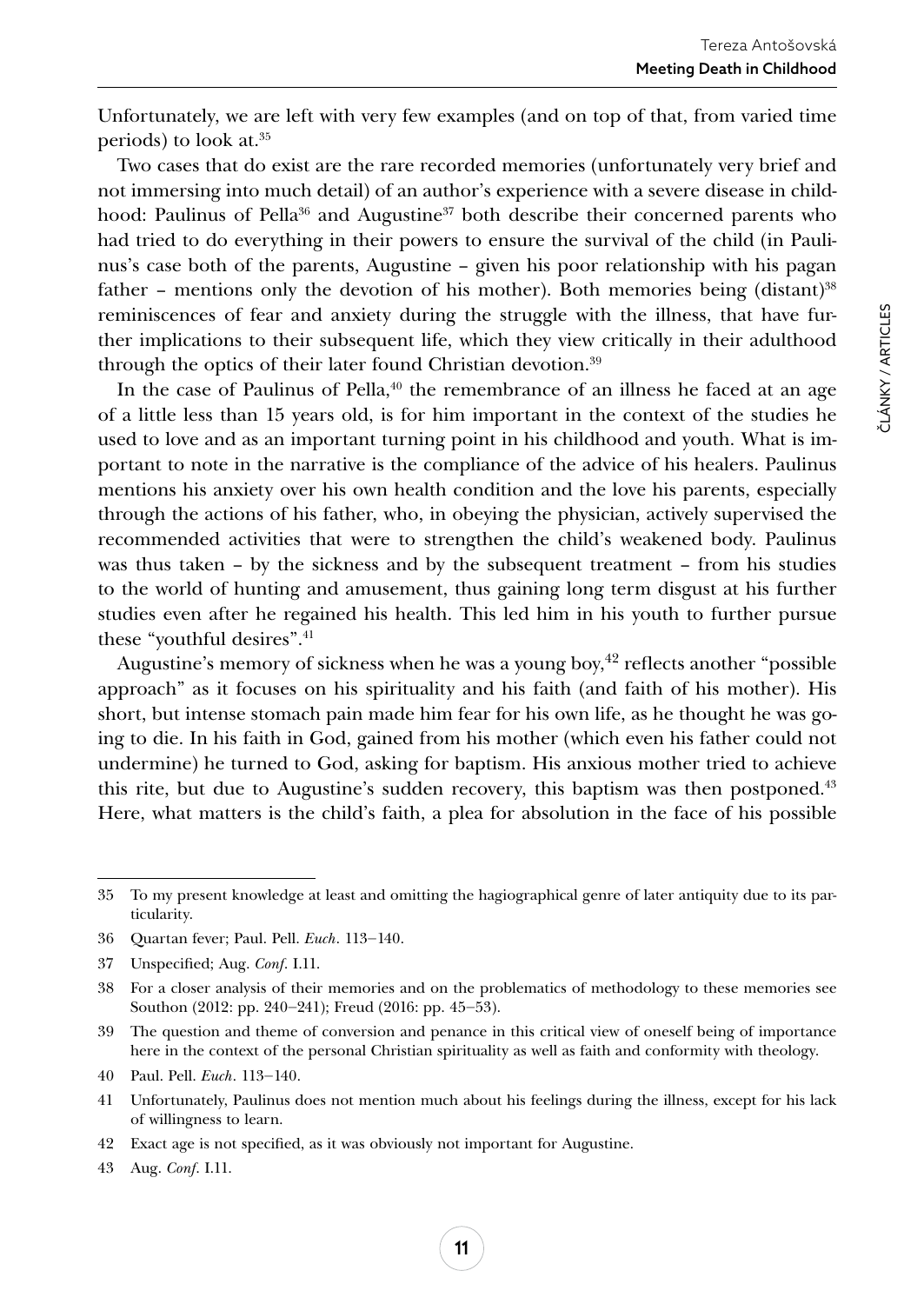death and the plan of God in Augustine's further life.44 No healer or treatment are mentioned, though this does not categorically exclude the possibility that some treatment other than the prayers and the preparation for "the worst" was actually applied (whether some folk/home remedy or a consultation with a local physician that might have occurred) as these "secular aspects" were not important in the message Augustine wanted to convey in his book.

One letter (Sidon. *Epist.* II.12.) captures an anxious father who writes about the lack of improvement in the health condition of his daughter, who was fighting with a serious cough and he speaks briefly about her behaviour. He mentions his daughter's anxiety, the anticipation (hers as well as his) and delight from planning a stay in the countryside, which was to ameliorate her condition, as other methods used so far had failed.<sup>45</sup>

When it comes to children's agency in a dangerous situation, sometimes a child was to take their own immediate action to save its own life (especially if no adult at the moment was present at the time of severe injury). One case in Celsus refers to a boy who saved himself from a fatal snake bite by drinking vinegar. No adult is present here to help the child, and the child's self-help in "treating himself" in this crucial moment seems to be more a mere chance success in Celsus' description, rather than some application of any form of "first self-help" knowledge.<sup>46</sup>

These children who survived were the lucky ones. However, sometimes<sup> $47$ </sup> practically nothing could be done to save the child, not only because medicine was not capable of

("Such are the general remedies against bites of any kind. Experience has taught, however, that anyone bitten by an asp should in particular drink vinegar. The case of a certain boy is said to demonstrate this, for having been thus bitten, partly on account of the bite, and partly owing to excessively hot weather, he was tormented by thirst, and being in a dry place found no other fluid, so he drank the vinegar he chanced to have with him, and was saved. I believe this happened because although vinegar is a refrigerant, it has also the faculty of dissipating. Hence it is that earth sprinkled with it froths. Therefore, it is likely that by the same faculty humour which is condensing inside a patient is dissipated by it, and so health is restored.") (Translation from used edition).

Unfortunately, we do not know anything about the child – his age, origin, etc. Given the common presence of snakes in the Mediterranean, children were likely to be taught by the experience of elders what to do and how to deal with snakes if it was not possible to avoid them. However, we have no information about transmitting any common knowledge about immediate self-help due to more or less severe injuries (in general, not only by snake's bite) to children, but their encounter with them would most probably be at much higher frequency than in the over-protective modern western world. Thus we could presume also the higher ability to handle some types of injuries to some limited manner – again, if the child would be old enough, as there are great differences between a 5 or 10 year old child.

47 Though this would be "many times" in reality most probably, though the evidence preserved is scarce.

<sup>44</sup> In which his sudden recovery before receiving the baptism and its subsequent postponing "had saved" Augustine from even heavier sinning in his youth as his youthful sins before his "finding of the right way in Catholic church" would be far more severe if he had been already baptized.

<sup>45</sup> See also n. 27.

<sup>46</sup> Cels. V.27: *Haec adversus omnes ictus communia sunt. Usus tamen ipse docuit eum, quem aspis percussit, acetum potius bibere debere. Quod demonstrasse dicitur casus cuiusdam pueri, qui cum ab hac ictus esset et partim ob ipsum volnus partim ob inmodicus aestus siti premeretur ac locis siccis alium umorem non reperiret, acetum, quod forte secum habebat, ebibit et liberatus est, credo, quoniam id, quamvis refrigerandi vim habet, tamen habet etiam dissupandi; quo fit, ut terra respersa eo spumet. Eadem ergo vi verisimile est spissescentem quoque intus umorem hominis ab eo discuti et sic dari sanitatem*.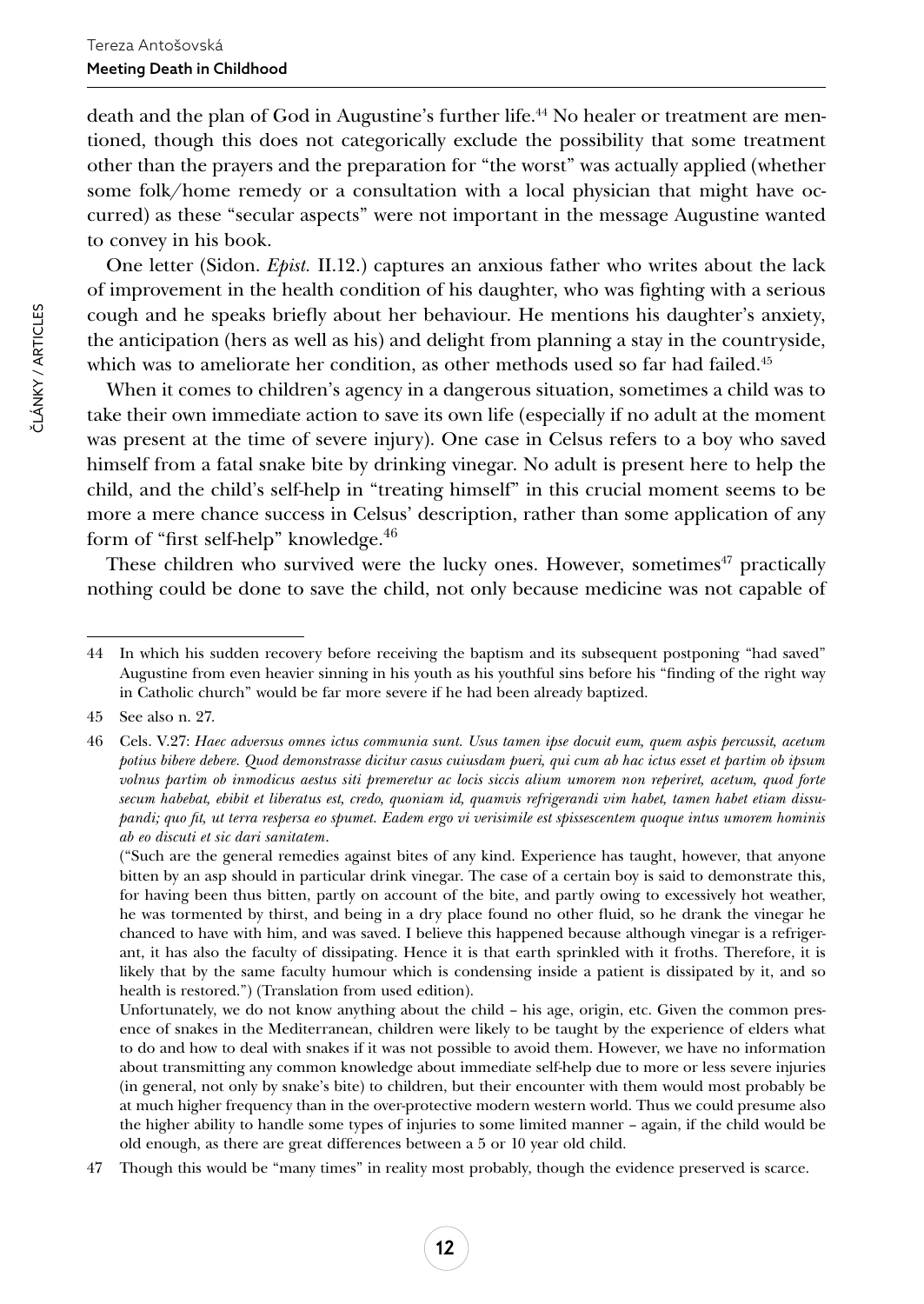providing a proper treatment, and prayers to whichever god were not answered,<sup>48</sup> but also because of the percentage<sup>49</sup> of violent deaths and fatal accidents, where death was unexpected, immediate, and without any chance for "preparation time" (on both sides). Such as in the case of Ausonius's grandson, who died from a head injury when a tile from a roof fell on his head.50 However, let us refer to the situation of a child's struggle with disease, this time fatal. These are described in to the Preface to the sixth book of Quintilian's *Institutio Oratoria*, where he mourns his two deceased sons, and in a letter of Pliny the Younger about the death of the daughter of his Fundanus (i.e. Ep. V. 16).

In general, in the surviving literature, we can see the stress on a "good death,"<sup>51</sup> a theme that reflects the common fears of death.<sup>52</sup> This topos is accompanied with the popular motif of consolatory literature called *puer senex*, <sup>53</sup> which ascribes to the child behaviour not considered typical in young age and reflects the lost potential the child might have had in a future. It is this lost promise that is mainly mourned by the parents.<sup>54</sup> The child deals with his/her fatal disease at home, surrounded by loving members of the family and faces their inevitable fate with strength, bravery, calmness and

- 51 For the theme of "good death" see Noy (2011: pp. 1‒7); Hope (2009: pp. 50‒57).
- 52 "Like adults, dying children are concerned that they will be comfortable, safe, and not alone" (Corr & Balk 2010: p. 160). This belongs to general anxieties, along with the need and wish of comfort at home, presence of the significant persons, "safety" that help to keep the last bits of dignity to the dying person. Death in reconciliation, dignity, and proper performance of the rites connected with death and burial, so a soul can rest in peace, are parts of the idea of "good death" (see the note above).
- 53 To see the closer analysis of *puer senex* as literary motif see Curtius (1998: pp. 113–120). Literary motif can reflect the social expectations, and in this context also a possible wish of the adults for the child. As a topos, there is a certain suppression of the child's individuality to some extent by the "common frame" even though, on the other hand, by the motif itself there is an attempt to credit the child some of this individuality by ascribing to the child some of the great qualities that are mourned (early maturity, high level of intelligence and wisdom beyond the child's age, courage etc.). Modern psychological research suggests individuality and dependence on child's age when considering the awareness of death and agency of seriously ill children, given their personal experience with both these phenomena (Corr & Balk 2010: pp. 153‒160). There can be largely any doubt that for ancient children the awareness of their death and their perception of death would be shaped by their experience of living in a world with higher mortality levels and certain "domesticity of death" – compared to modern "expulsion" of real (in contrast to "movie") death in the western world. However (given both the pattern of individuality as well as lack of proper sources), answering the question "exactly how different or similar would be facing one's own mortality?" can lie only in the realm of speculation.
- 54 E.g.: Quint. *Inst*. VI.Praef., Plin. *Epist*. V.16., Plu. *Moralia-Cons. ad uxorem*; also Stat. *Silv*. II.1, II.6, V.5 (in these last cases about deliciae and vernae, not freeborn children).

<sup>48</sup> Children and miraculous healings in hagiographies omitted due to the specification of the genre.

<sup>49</sup> Though most of the child's death would be caused by diseases that take some time, or congenital problems; see Volk & Atkinson (2013: p. 187); Rawson (2003: pp. 342‒343); for children and accidents see articles of Graumann (2017: pp. 267-279) and Laes (2004).

<sup>50</sup> Auson. *Parentalia* (IV. 11); who is to be blamed – at least according to the poem dedicated to the deceased boy – is the fate itself, not the workers (no charges of unintentional killing are mentioned), nor the child (for walking where he should not, or for not being careful enough), nor the *paidagoges* (for not watching over). Though of course this is a personal example, one sonde to the mind and memory of one grandfather giving last honour to his once (we do not know the time frame of the event and the poem being written) lost grandson, memory written with poetic license. Whether this would be an actual reaction of the family, or a consideration after some time of mourning and conciliation is impossible to know, and even if, it would still be impossible to generalise.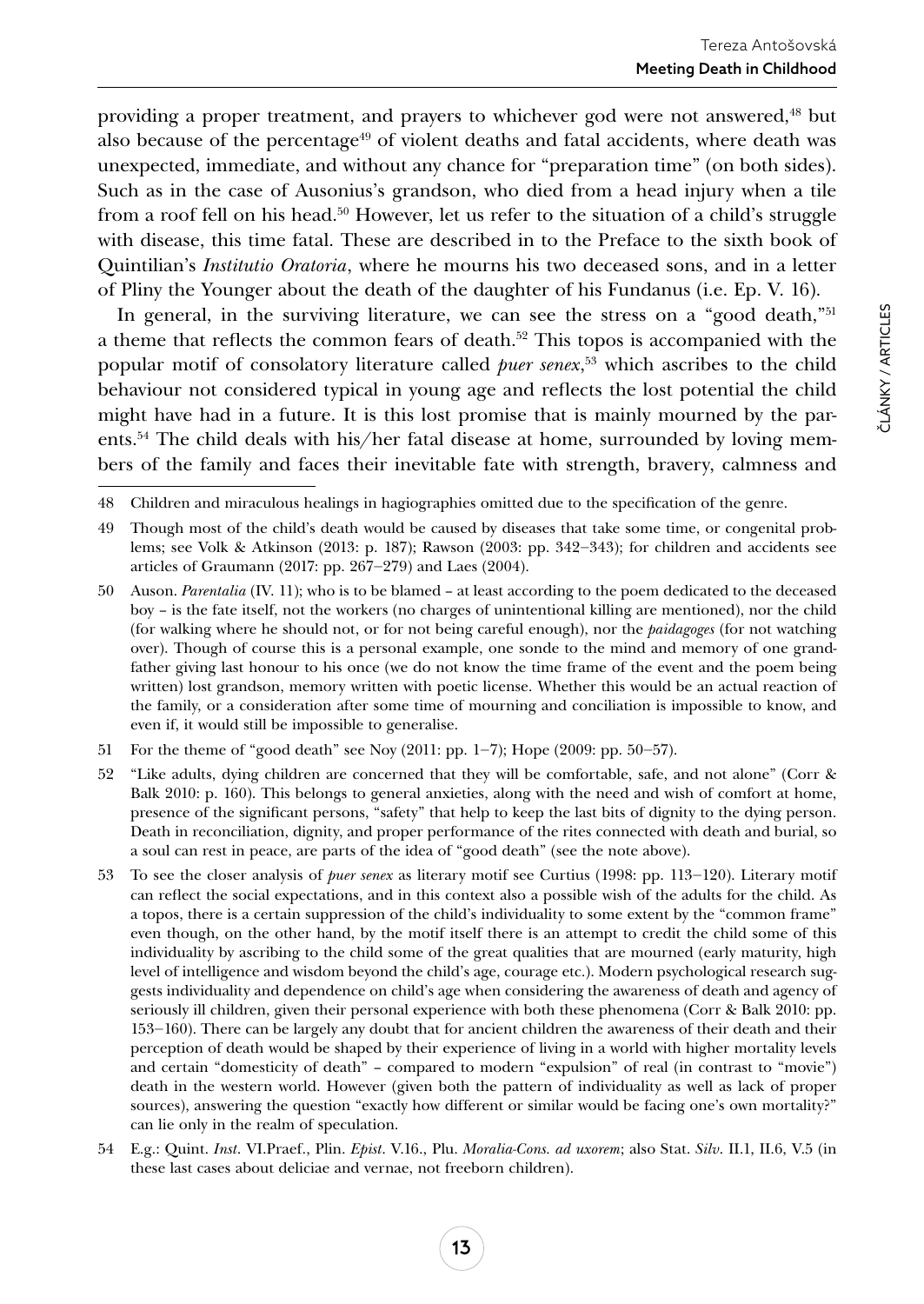serenity. In both cases, the child is active, and seems to be reconciled and is himself/ herself trying to be the support for the rest of the family.55 Besides being "mere" literary motifs or conventions, these themes reflect the social reality and expectation, anxieties and wishes, which might also serve as consolation, as well as a coping mechanism for death in keeping with the "desired positive memories" about the deceased.<sup>56</sup>

Let the sources speak for themselves:

*Illa maiora, constantia, gravitas, contra dolores etiam ac metus robur. Nam quo ille animo, qua medicorum admiratione mensium octo valetudinem tulit! ut me in supremis consolatus est! quam etiam deficiens iamque non noster ipsum illum alienatae mentis errorem circa scholas ac litteras habuit!57*

- 56 These coping strategies, preserved in literary sources, reflect the ideas of the Roman elite for which public appearance and self-representation were important aspects of life and duty. The real experience of death and bereavement could be more unrestrained. However, it is hard to penetrate in the lower social strata of the Roman world. Despite the demographic regime, "studies of other societies have shown that the frequency of child deaths and therefore the expectation of losing at least some children early does not make parents inure to such loss" (Rawson 2003: pp. 346–347). Lament over the lost potential of the offspring emerges as a reflection of lost hopes given into the child. The ideal good death and the "idealisation" of dying scene in the literature is part of this, as the situation of these memories may not have been so "calm" in reality of the present moment of very emotional situation. Tense calmness at the scene of dying, intense mourning of the dead after, question of showing some last respect/honour to the dying, keeping a good memory and forgetting the bad as a form of consolation and a way of dealing with the loss (good memories suggested as a way of consolation e.g. in Plu. *Moralia-Cons. ad uxorem* 8; Stat. *Silv*. II.1) and question of clarity of the memory of what happened and how the bereaved person wanted it to have happened to cope with it, and/or ability to stand up to social norms and ideals; these can underlie the context of the references in the literature, that should not be dismissed merely as some literary motif. As the literary motif might be based on the need of a respectable putting up with the death of the child. Excessive public "show off" mourning (as in case of Regulus, as referred by Plin. *Epist*. IV.2.) was considered inappropriate (at least in the world of self-representation of an aristocrat). On the other hand, the absolute lack of mourning – despite the traditional restriction on public mourning especially for infants, as advised by legendary Numa Pompilius (Plu. *Num.* 12); similar pattern is repeated in the opinions of the lawyer Paulus (Paul. *Sent.* I. 21.13) – was considered inhuman and insensate even by the stoic philosopher Seneca (*Epist.*  99.24) according to his letter in which he is rebuking his friend for his grief over the loss of an infant boy, known more to his nurse than his father and showing yet no potential that is to be mourned. For mourning the child see also e.g. Hope (2009: pp. 137–141); Laes (2011a); Larsson Lovén (2013); Hopkins (1983: pp. 217‒226); Carroll (2012: pp. 48‒51); Rawson (2003: pp. 337‒348).
- 57 "He had finer qualities, courage and dignity, and the strength to resist both fear and pain. What fortitude

<sup>55</sup> Some psychological research based on observation of interaction of the dying child with his/her family suggest the very real possibility of quite premature behaviour that would correspond with higher age. Some children when facing death (their own as well as death of the sibling or other family member) can in this situation react more maturely than expected. They can actively search by their behaviour and responses how to alleviate the situation for the other members of the family. Children can come to the state of composure and conciliation with their condition quite sooner than the parent and bear the definitiveness "more calmly" at the end. Again, this is largely individual, however, mortal diagnosis essentially changes the mentality of the persons involved – the child and his/her family members. This is dependent on child's age as the ability to comprehend one's own mortality and its finality as well as the comprehension of the dying process (when the notion of long-term illness becomes the notion of "final" illness and death) must be present in the child to act like previously mentioned. That is, to act almost similarly to ancient topos of an "old child" facing death. According to developmental psychology, children generally tend to start understanding this from 9 years of age, even earlier, if they e.g. grow up in more violent context with closer encounters with death (such as in time of war). (Corr & Balk 2010: pp. 25‒27/9; Ulrichová 2010: pp. 108‒110; 2014: pp. 78‒82; Thorová 2015: pp. 489‒492).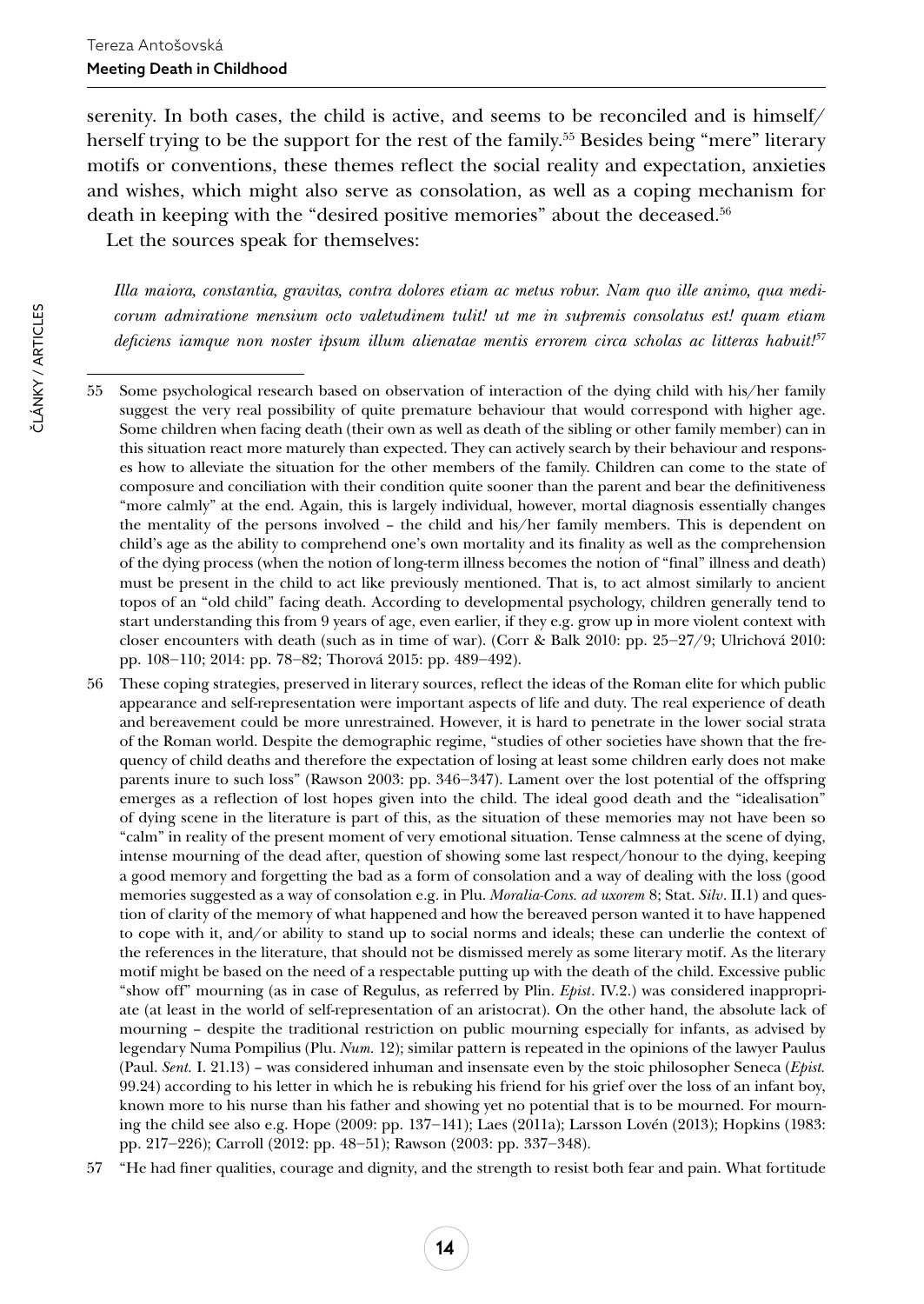#### (Quint. *Inst*. VI.Praef.11)

*Qua illa temperantia, qua patientia, qua etiam constantia novissimam valetudinem tulit! Medicis obsequebatur, sororem, patrem adhortabatur, ipsamque se destitutam corporis viribus vigore animi sustinebat. Duravit hic illi usque ad extremum nec aut spatio valetudinis aut metu mortis infractus est, quo plures gravioresque nobis causas relinqueret et desiderii et doloris.58* (Plin. *Epist*. V.16)

In this brief survey I have made an attempt to provide a glimpse of situations in which a child would face his/her own mortality. Of course, that is only one perspective on the topic of children's meeting death. The other possibility is to concentrate on the bereaved child. Given the high mortality pattern and lower average life expectancy, many children would have faced the fate of losing one or both parents at quite an early age, $59$  and of course, they would have been the witnesses of deaths of other relatives in the family, or of their siblings and friends. Though unfortunately, sources for application of this point of view face the very similar problem of paucity and scattering as the theme discussed above.

Of course, we can never reach and fully comprehend how children in ancient Roman society would actually have thought, felt about, or even coped with their own death. This theme is difficult even for modern psychologists with far more data and immediate contact, not to mention, even with the existence of some common patterns. Moreover, it is also a theme too difficult to generalize, as it is highly unique and depending on a child's experience with death and life in society. $60$  The only thing we can frailly manage is to set up a frame of possibilities given by socio-cultural realities. Mourning has a clear cultural anchoring and coping with death will also be affected by the general attitudes of a society about death and the dead, despite, again, some general commonalities. Nevertheless, for shedding some light on the situation of Roman children – to the sad knowledge of the historians of childhood – we lack the data to get much closer.

he showed during an illness of eight months till all his physicians marvelled at him! How he consoled me during his last moments. How even in the wanderings of delirium did his thoughts recur to his lessons and his literary studies, even when his strength was sinking and he was no longer ours to claim!" (Translation from used edition).

<sup>58</sup> "With what forbearance, patience, nay courage, did she endure her last illness! She complied with all the directions of her physicians; she encouraged her sister and her father; and when all the strength of body was exhausted, supported herself by the single vigour of her mind. That, indeed continued even to her last moments, unbroken by the pain of a long illness, or the terrors of approaching death; and it is the reflection which makes the loss of her so much the more to be lamented." (Translation from used edition).

<sup>59</sup> Scheidel (2009a: p. 37).

<sup>60</sup> Corr & Balk (2010: pp. 22‒39, 139‒142, 147‒166, 216‒217, 451‒452); Ulrichová (2014: pp. 77‒82, 92‒96); Thorová (2015: pp. 475‒504).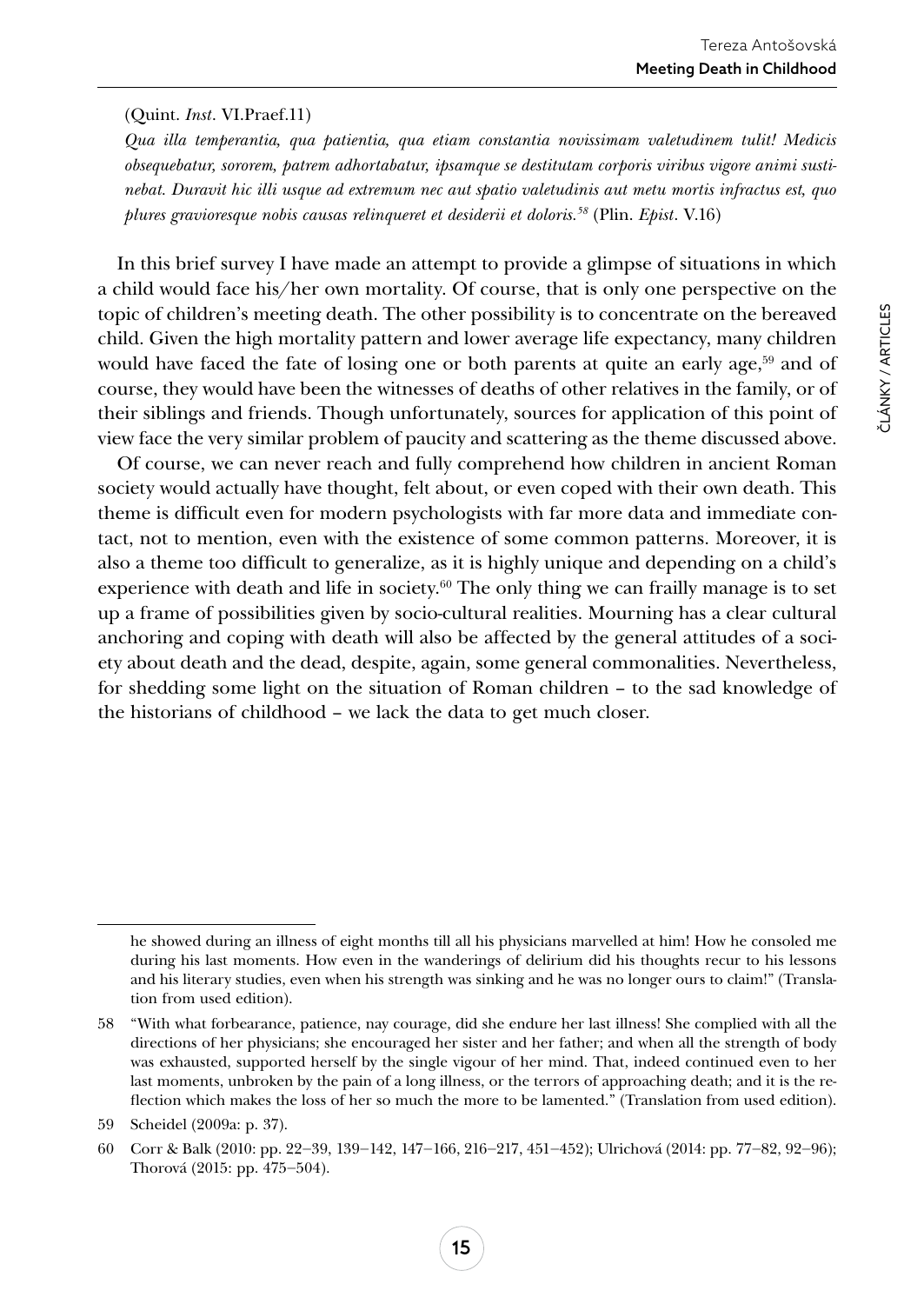# **Bibliography**

# Primary sources

- Anderson, W. B. (Ed.). (1963). *Sidonius: Poems and Letters* (2 vols.). Cambridge, Mass.: Harvard University Press.
- Armistead Falconer, W. (Ed.). (1923). *Marcus Tullius Cicero: De Senectute. De Amicitia. De Divinatione*. Cambridge: University Press.

Bahník, V. et. al. (Eds.). (2006). *Plútarchos: Životopisy slavných Řeků a Římanů* (Vol. I). Praha: Svoboda.

Bahník, V., & Vysoký, K. (Transl.). (1987). *Plútarchos*. *O lásce a přátelství*. Praha: Svoboda.

- Basore, J. W. (Ed.). (1932). *Lucius Annaeus Seneca: Moral Essays* (Vol. II)*.* London ‒ New York: Heinemann.
- Baviera, J. (Ed.). (1909). Pauli Sententiae. In J. Baviera (Ed.), *Fontes Iuris Romani Anteiustiniani* (Vol. II; pp. 259‒347). Florentiae: Apud G. Barbèra.
- Brain, P. (Ed.). (2009). *Galen on bloodletting: a study of the origins, development and validity of his opinions, with a translation of the three works*. Cambridge: University Press.
- Butler, H. E. (Ed.). (1963). *The Institutio Oratoria of Quintilian: in four volumes*. London: William Heinemann.
- Evelyn-White, H. G. (Ed.). (1919). *Ausonius* (Vol. 1). Cambridge, Mass. ‒ London: Harvard University Press.
- Evelyn-White, H. G. (Ed.). (1921). *Ausonius with the Eucharisticus of Paulinus Pellaeus* (Vol. 2). Cambridge, Mass. ‒ London: Harvard University Press.
- Grant, M. (Ed.). (2000). *Galen: On Food and Diet*. London: Routledge.
- Gummere, R. M. (Ed.). (1917‒1925). *Seneca: Ad Lucilium Epistulae Morales* (Vol. 1‒3). Cambridge, Mass.: Harvard University Press.
- Harrison Boyd, A., & Hooper, W. D. (Ed.). (1934). *Cato: On Agriculture.* Cambridge, Mass.: Harvard University Press.
- Helmbold, W. C. (Ed.). (1939). *Plútarchos: Moralia* (Vol. 6). Harvard: Loeb Classical Library edition.
- Mayhoff, K. F. T. (Ed.). (1906). *Pliny the Elder: Naturalis Historia*. Lipsiae: Teubner.
- Melmoth, W., & Hutchinson, W. M. L. (Ed.). (1963). *Pliny: Letters* (2. vols.). London: William Heinemann.
- Page, T. E., & Rouse, W. H. D. (Eds.). (1912). *Aurelius Augustinus: Confessiones* (Vol. 1‒2). London: William Heinemann.
- Powell, O. W. (Ed.). (2003). *Galen: On the Properties of Foodstuffs*. Cambridge: University Press.

Shackleton Bailey, D. R. (Ed.). (2003). *Statius: Silvae*. Cambridge, Mass.: Harvard University Press.

Spencer, W. G. (Ed.). (1971). *Celsus: De Medicina*. Cambridge, Mass.: Harvard University Press.

Temkin, O. (Ed.). (1956). *Soranus: Gynaecology*. Baltimore: Johns Hopkins University Press.

# Secondary sources

Bakke, O. M. (2005). *When Children Became People: The Birth of Childhood in Early Christianity*. Minneapolis: Fortress Press.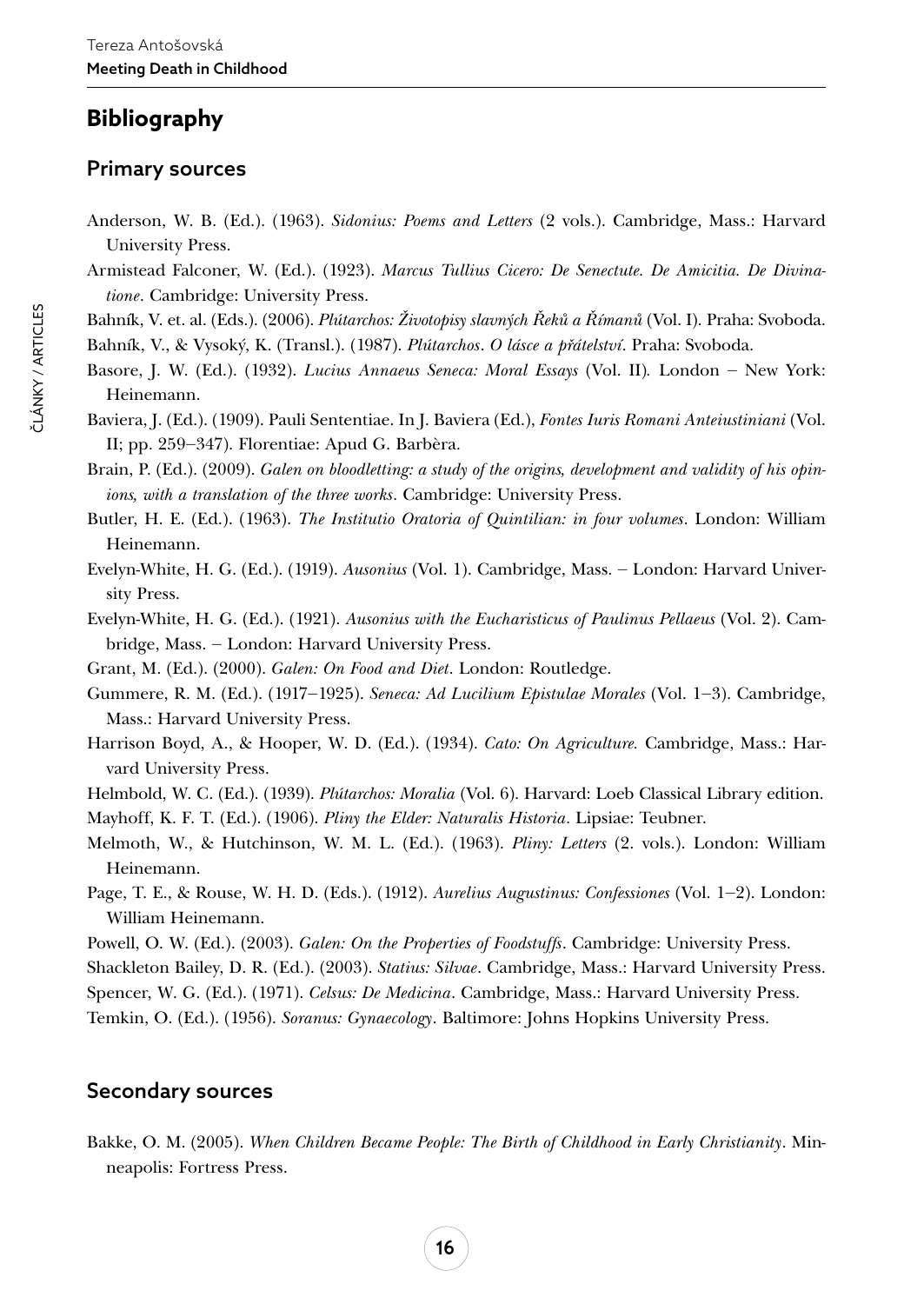Barton, T. (1994). *Ancient astrology*. London – New York: Routledge.

- Bradley, K. R. (2005). The Roman Child in Sickness and Health. In M. George (Ed.), *The Roman Family in the Empire. Rome, Italy and Beyond* (pp. 67–92). Oxford: University Press.
- Carroll, M. (2012). "No Part in Earthly Things." The Death, Burial and Commemoration of Newborn Children in Roman Italy. In M. Harlow, & L. Larsson Lovén, *Families in the Roman and Late Antique World* (pp. 41‒63). London ‒ New York: Continuum.
- Corr, Ch., & Balk, D. E. (2010). *Children's Encounters with Death, Bereavement, and Coping*. New York: Springer.
- Curtius E. R. (1998). *Evropská literatura a latinský středověk*. Praha: Triáda.
- Dasen, V. (2009). Roman Birth Rites of Passage Revisited. *Journal of Roman Archaeology*, 22, 199–214.
- Dasen, V. (2011). Childbirth and Infancy in Greek and Roman Antiquity. In B. Rawson (Ed.), *A Companion to Families in Greek and Roman Worlds* (pp. 291‒314). Malden, Mass.: Wiley-Blackwell.
- Freud, S. (2016). *Psychopatologie všedního života: O zapomínání, přeřeknutí, přehmátnutí, pověře a omylu*. Praha: Portál.
- Graumann, L. A. (2017). Children's accidents in the Roman Empire. In Ch. Laes, & V. Vuolanto (Eds.), *Children and everyday life in the Roman and late antique world* (pp. 267–286). New York: Routledge.
- Hännien, M. L. (2005). From Womb to Family. Rituals and Social Conventions Connected to Roman Birth. In K. Mustakallio et al. (Eds.), *Hoping for Continuity: Childhood, Education and Death in Antiquity and the Middle Ages* (pp. 49‒60). Rome: Inst. Romanum Finlandiae.
- Harper, K. (2015). A time to die: Preliminary notes on seasonal mortality in late antique Rome. In Ch. Laes, K. Mustakallio, & V. Vuolanto, *Children and family in late antiquity: life, death and interaction* (pp. 15–34). Leuven: Peeters.
- Holman, S. R. (2009). Sick children and healing saints: Medical treatment of the child in Christian antiquity. In C. B. Horn, & R. Phenix (Eds.), *Children in Late Ancient Christianity* (Studien und Texte zu Antike und Christentum, 58; pp. 143-170). Tübingen: Mohr Siebeck.
- Hope, V. (2009). *Roman death: the dying and the dead in Ancient Rome*. London: Continuum.
- Hope, V., & Marshall, E. (Eds.). (2004). *Death and Disease in the Ancient City*. London New York: Routledge.
- Hopkins, K. (1983). *Death and Renewal*. Cambridge: University Press.
- Horn, C. B., & Martens, J. W. (2009). *'Let the Little Children Come to Me': Childhood and Children in Early Christianity*. Washington DC: The Catholic University of America Press.
- Huskinson, J. (2005). Disappearing children? Children in Roman funerary art of the first to the fourth century AD. In K. Mustakallio et al. (Eds.), *Hoping for Continuity: Childhood, Education and Death in Antiquity and the Middle Ages* (pp. 91‒103). Rome: Inst. Romanum Finlandiae.
- Ivanovska I. (2009). Baptized Infants and Pagan Rituals: Cyprian versus Augustine*.* In C. B. Horn, & R. Phenix (Eds.), *Children in Late Ancient Christianity* (Studien und Texte zu Antike und Christentum, 58; pp. 45–74). Tübingen: Mohr Siebeck.
- Laes, Ch. (2004). Children and Accidents in Roman Antiquity. *Ancient Society, 34*, 153‒170.

Laes, Ch. (2011a). Grieving for Lost Children, Pagan and Christian. In B. Rawson (Ed.), *A Companion to Families in the Greek and Roman Worlds* (pp. 315‒330). Malden, Mass.: Wiley-Blackwell.

Laes, Ch. (2011b). *Children in Roman Empire: outsiders whithin*. Cambridge: University Press.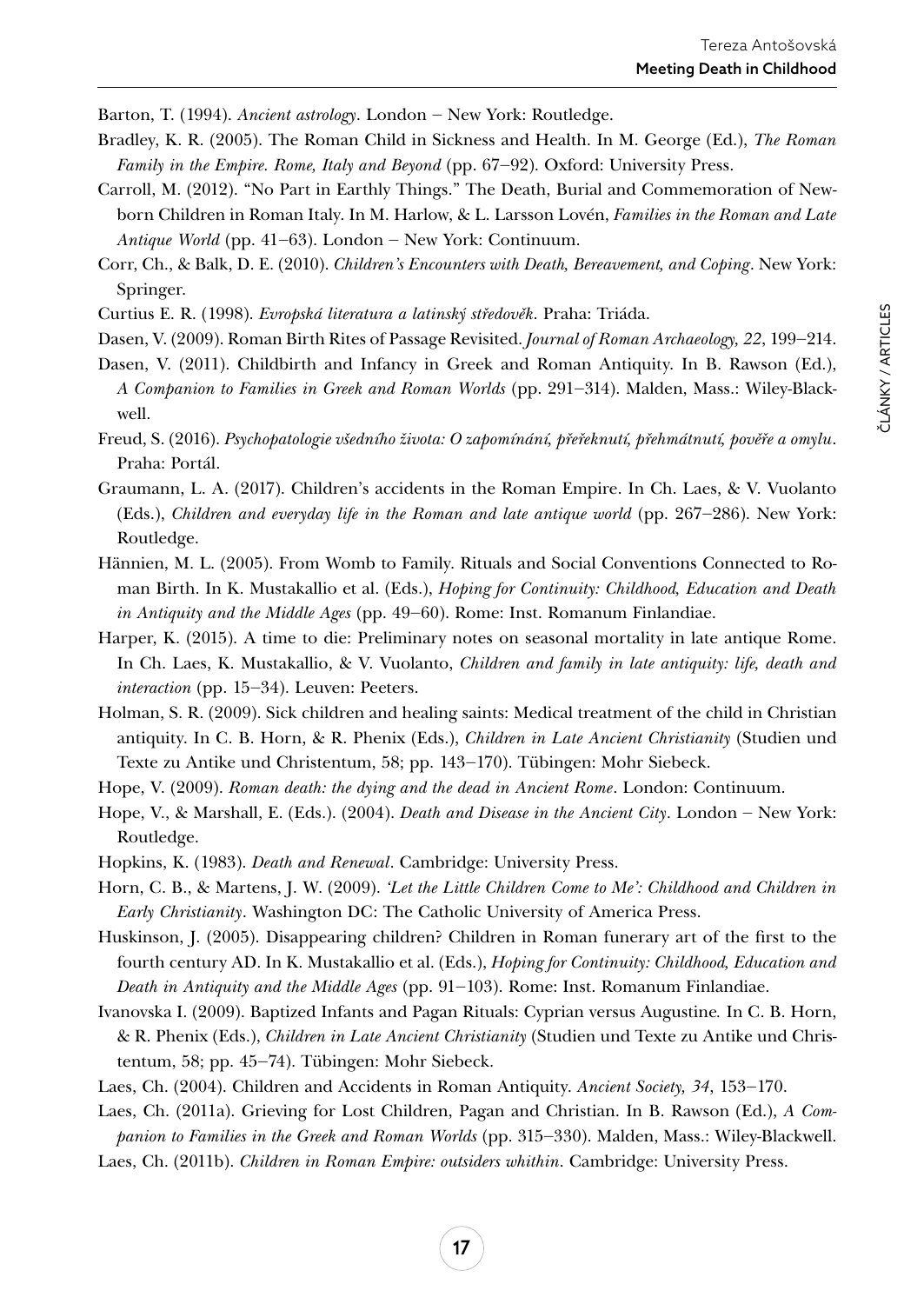- Laes, Ch., & Vuolanto, V. (Eds.). (2017). *Children and everyday life in the Roman and late antique world*. New York: Routledge.
- Larsson Lovén, L. (2013). Children and childhood in Roman commemorative art. In J. E. Grubbs, T. Parkin, & R. Bell (Eds.), *The Oxford Handbook of Childhood and Education in the Classical World* (pp. 302‒321). Oxford: University Press.
- Laurence, R. (2005). Health and the Life Course at Herculaneum and Pompeii. In H. King (Ed.), *Health in Antiquity* (pp. 83–96). London: Routledge.
- Martin-Kilcher, S. (2000). *Mors immatura* in the Roman world a mirror of society tradition. In J. Pearce, M. Millet, & M. Struck (Eds.), *Burial, society and context in the Roman world* (pp. 63–77). Oxford: Oxbow Books.
- Mattern, S. P. (2008). *Galen and the rhetoric of healing*. Baltimore: John Hopkins University Press.
- McGinn, T. A. J. (2013). Roman children and the law. In J. E. Grubbs, T. Parkin, & R. Bell (Eds.), *The Oxford Handbook of Childhood and Education in the Classical World* (pp. 341–360). Oxford: University Press.
- McWilliams, J. (2001). Children among the dead: the influence of urban life on the commemoration of children on tombstone inscriptions. In S. Dixon (Ed.), *Childhood, Class and Kin in the Roman World* (pp. 74‒98)*.* London ‒ New York: Routledge.
- Morley, N. (2005). The Salubriousness of Roman City. In H. King (Ed.), *Health in Antiquity* (pp. 192–204). London: Routledge.
- Morris, I. (1992). *Death-ritual and social structure in classical antiquity*. Cambridge: University Press.
- Noy, D. (2011). 'Goodbye Livia': Dying in the Roman Home. In J. Huskinson, & V. Hope (Eds.), *Memory and Mourning: Studies on Roman Death* (pp. 1‒20). Havertown: Oxbow Books.
- Nutton, V. (2000). Medicine. In A. K. Bowman, P. D. A. Garnsey, & D. Rathbone (Eds.), *The Cambridge Ancient History, XI: The High Empire, A.D. 70‒192* (pp. 943‒968). Cambridge: University Press.
- Nutton, V. (2013). *Ancient Medicine* (2nd ed.). New York: Routledge.
- Parkin, T. (2013). The Demography of Infancy and Early Childhood in the Ancient World. In J. E. Grubbs (Ed.), *The Oxford Handbook of Childhood and Education in the Classical World* (pp. 40–61). Oxford: University Press.
- Rawson, B. (2003). *Children and childhood in Roman Italy*. Oxford: Oxford University Press.
- Saller, R. P. (1986). Patria potestas and the stereotype of the Roman family. *Continuity and Change, 1*, 7‒22.
- Scheidel, W. (2007). Epigraphy and demography: birth, marriage, family, and death. *Princeton/Stanford Working Papers in Classics* [retrieved 02.05.2018 from [https://www.princeton.edu/~pswpc/](https://www.princeton.edu/~pswpc/pdfs/scheidel/060701.pdf) [pdfs/scheidel/060701.pdf](https://www.princeton.edu/~pswpc/pdfs/scheidel/060701.pdf)].
- Scheidel, W. (2009a). The demographic background. In S. R. Hübner, & D. M. Ratzan (Eds.), *Growing up fatherless in antiquity* (pp. 31–40). Cambridge: University Press.
- Scheidel, W. (2009b). Population and Demography. In A. Erskine (Ed.), *A Companion to Ancient History* (pp. 134‒145). Malden, Mass.: Wiley-Blackwell.
- Scheidel, W. (2009c). Demography and sociology. In G. Boys-Stones, B. Graziosi, & P. Vasunia (Eds.), *The Oxford handbook of Hellenic studies* (pp. 665‒677). Oxford: Oxford University Press.
- Scheidel, W. (2013). Disease and death. In P. Erdkamp (Ed.), *The Cambridge companion to ancient Rome* (pp. 45–59). Cambridge: University Press.